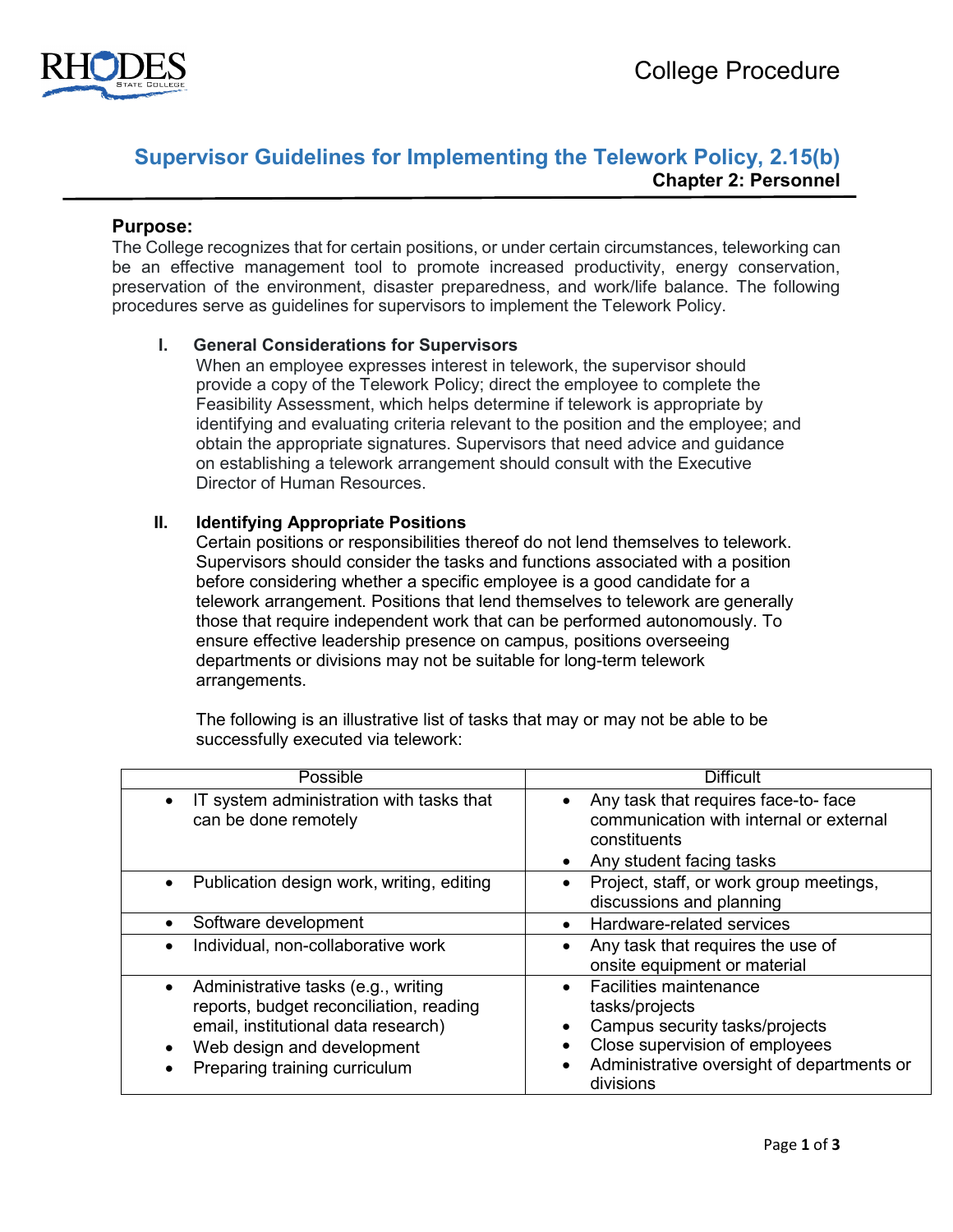

• Virtual / Phone appointments or meetings with students or employees

# **III. Identifying Appropriate Employees**

Factors to consider when assessing an employee's suitability for telework include:

- a. Does the employee have effective written and verbal communication skills?
- b. Can the employee work independently and without constant supervision and have a willingness to document evidence of work completed for accountability purposes?
- c. Is the employee highly productive?
- d. Does the employee have strong problem solving capabilities?
- e. Is the employee well organized?
- f. Is the employee able to work within timelines and meet deadlines?
- g. Is the employee an overall good performer?
- h. Other relevant criteria to be determined by the College

On balance, the collective weight of "yes" answers should outweigh "no" answers to justify telework.

See Feasibility Assessment for addition considerations and guidance.

#### **IV. Managing Employee Performance**

Managing employee performance breaks down into three main categories:

- a. What expectations do you have for the employee?
	- i. In setting expectations for employees who are teleworking, follow the same approach you would in any other supervisory situation. Ensure that the standards are specific, measurable, accepted by you and the employee, and realistic. Review, with the employee, their current performance standards and determine if they are relevant for the telework environment.
- b. How will you assess if the employee is meeting expectations?
	- i. Performance should be assessed against the expectations that are set forth in the Telework Agreement. Because telework does not lend itself to in-person observation, supervisors should also focus on results-based assessment. One way to accomplish this is to have the employee turn in a work log documenting the work completed on days the employee is teleworking. Another method is to set up regular discussions during which the supervisor and employee can review completed items and the status of items in progress.
- c. How will you provide feedback?
	- i. Regardless of how work is documented, regular feedback is vital to the success of the telework arrangement. This is especially true when problems arise. Problems should be addressed and resolved quickly before they escalate to the detriment of the telework arrangement.
	- ii. Give feedback as you would with any employee. It should be direct and offer examples of where the employee is meeting, or